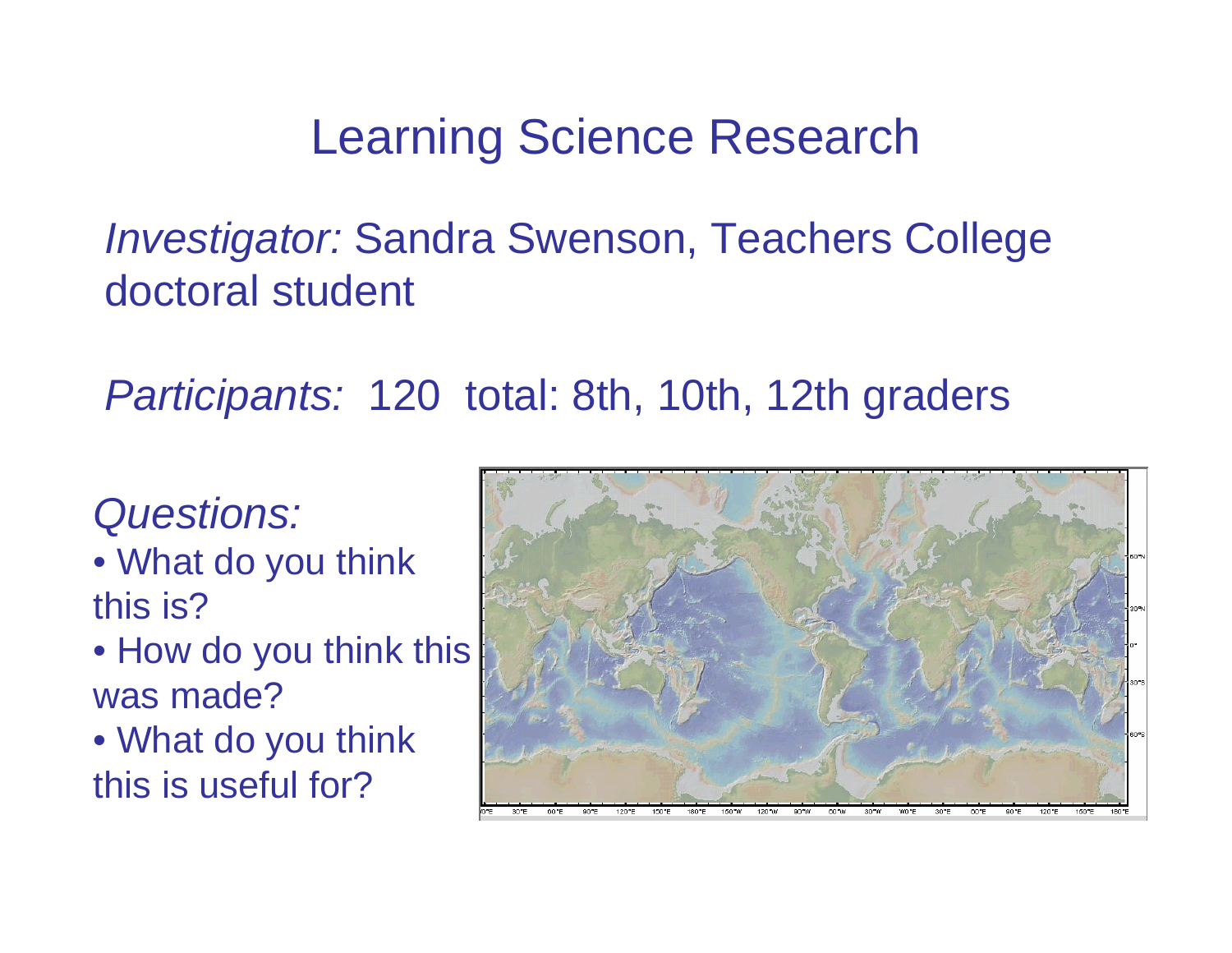8th grade Earth Science students, spring 2005



- geographical map (15)
- world map (20)
- underwater features (13)
- topography (29)
- depth of water "dark area is higher"
- plate boundaries (3)
- geological map (3)
- "shows temperature by different blue colors"
- shows where there are high levels of sodium (for fishing)"
- "a map showing tides"
- world climates (e.g. white near N. pole is snow and glaciers)"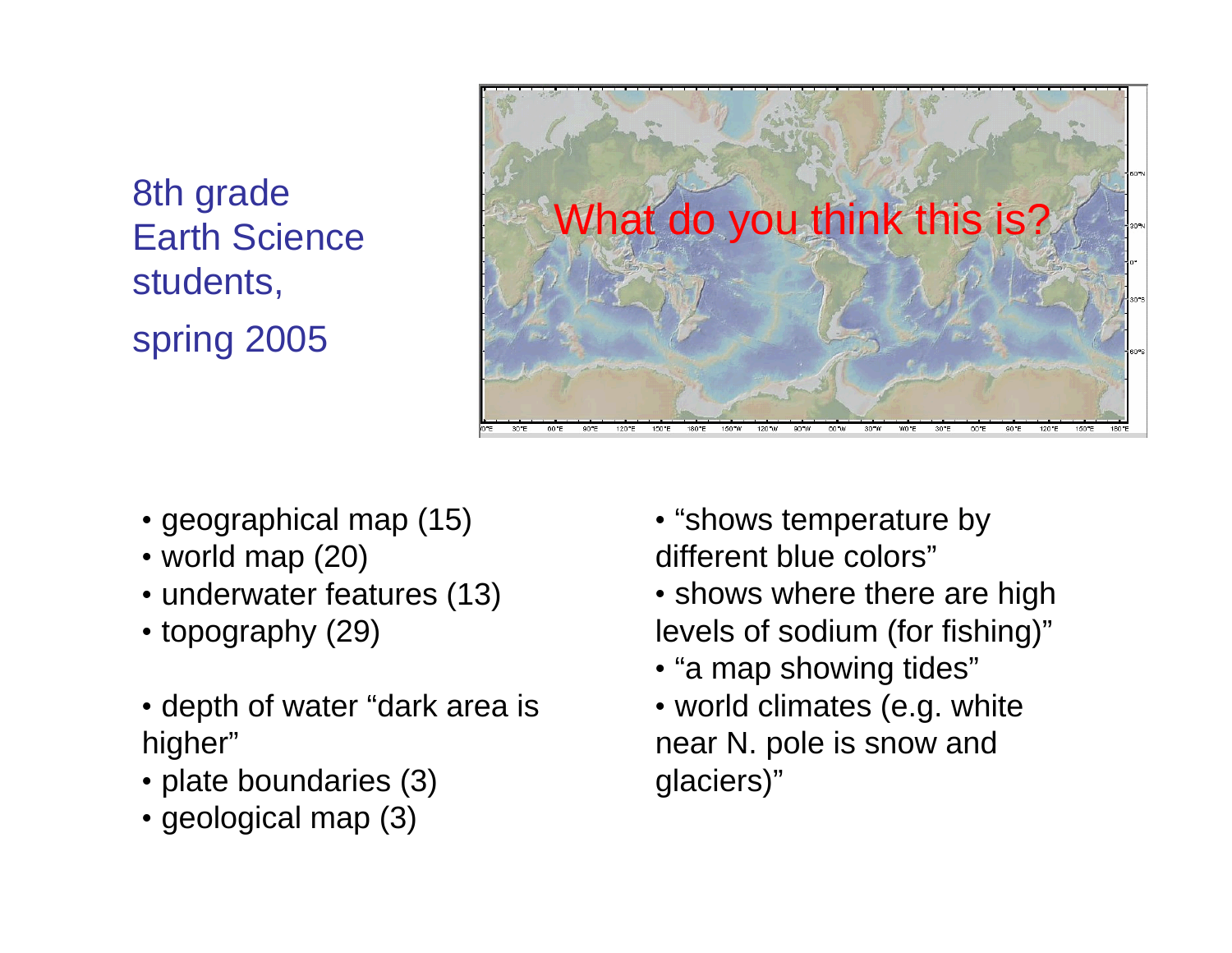9th grade Honors biology students, spring 2005



- "made by a computer" (4)
- topographic survey by satellite (4)
- "taking two pictures of the earth and sticking them together"
- "I don't understand this question"
- "using data and analysing it over a period of time"
- "dating rocks in the ocean to find location"
- "instruments that measure depth"

(Not one student of the 120 mentioned "ship" or equivalent.)